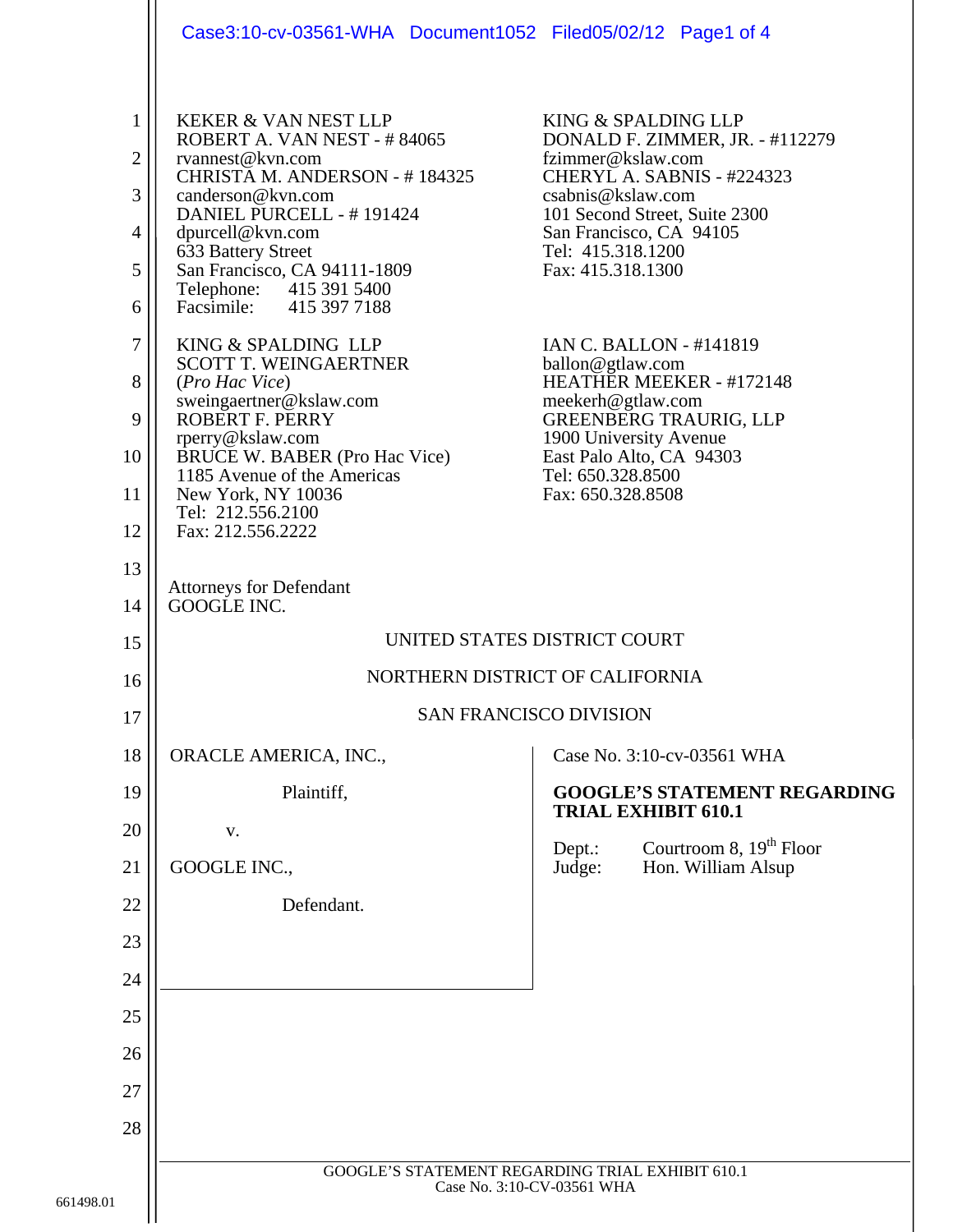1 2

3

4

5

6

7

8

9

10

11

12

13

## **I. The trial record contains no evidence about the meaning of the term "Specification" in TX 610.1, other than the implied definition in its title.**

The Court has asked about the term "Specification," and specifically about whether the term "Specification," as used in TX 610.1, is defined. *See* RT 2672:3-12. Other than the implied definition at the top of the document, which suggests that the term "Specification" means either "Specification: JAVA 2 PLATFORM STANDARD EDITION DEVELOPMENT KIT 5.0 Specification" or perhaps "JAVA 2 PLATFORM STANDARD EDITION DEVELOPMENT KIT 5.0 Specification," there is no definition of the term "Specification" in the document itself.

The title indicates that the "Specification" that is referred to throughout TX 610.1 is the specification for the J2SE *Development Kit*—which would include not only API packages but also a virtual machine, a compiler and the other elements of the development environment, including a runtime. This definition would be consistent with and would help explain the inclusion in the agreement of not only a copyright license but also a patent license (*see* TX 610.1 (second paragraph) (referring to "any applicable copyrights or patent rights")).

14 15 16 17 18 19 20 21 22 23 24 25 26 The trial testimony about this document does not suggest a better or different definition. Mr. Kurian identified this exhibit as a "specification license" for the "Java 2 Platform Standard Edition *Development Kit* 5.0 specification." RT 370:10-17 (emphasis added). He testified to his understanding of the rights granted to and obligations accepted by licensees, but did not define the "specification" to which the rights and obligations pertain. *See* RT 371:7-381:25. Mr. McNealy also testified about TX 610.1, claiming that it "looks like" a license to "use the Java 2 Standard Edition *development* specification." RT 2052:6-22 (emphasis added). He testified about his understanding of what a "specification" is, but did not further explain what particular specification is being referenced in the exhibit. *See* RT 2052:23-2053:16. In fact, Mr. McNealy testified that he was "not quite sure specifically" to what TX 610.1 pertained. *See* RT 2053:17- 2054:10. He then testified only to his general understanding of specification licenses at Sun, and not about TX 610.1 in particular. RT 2054:21-2056:13. There is no other testimony in the record about TX 610.1.

27

28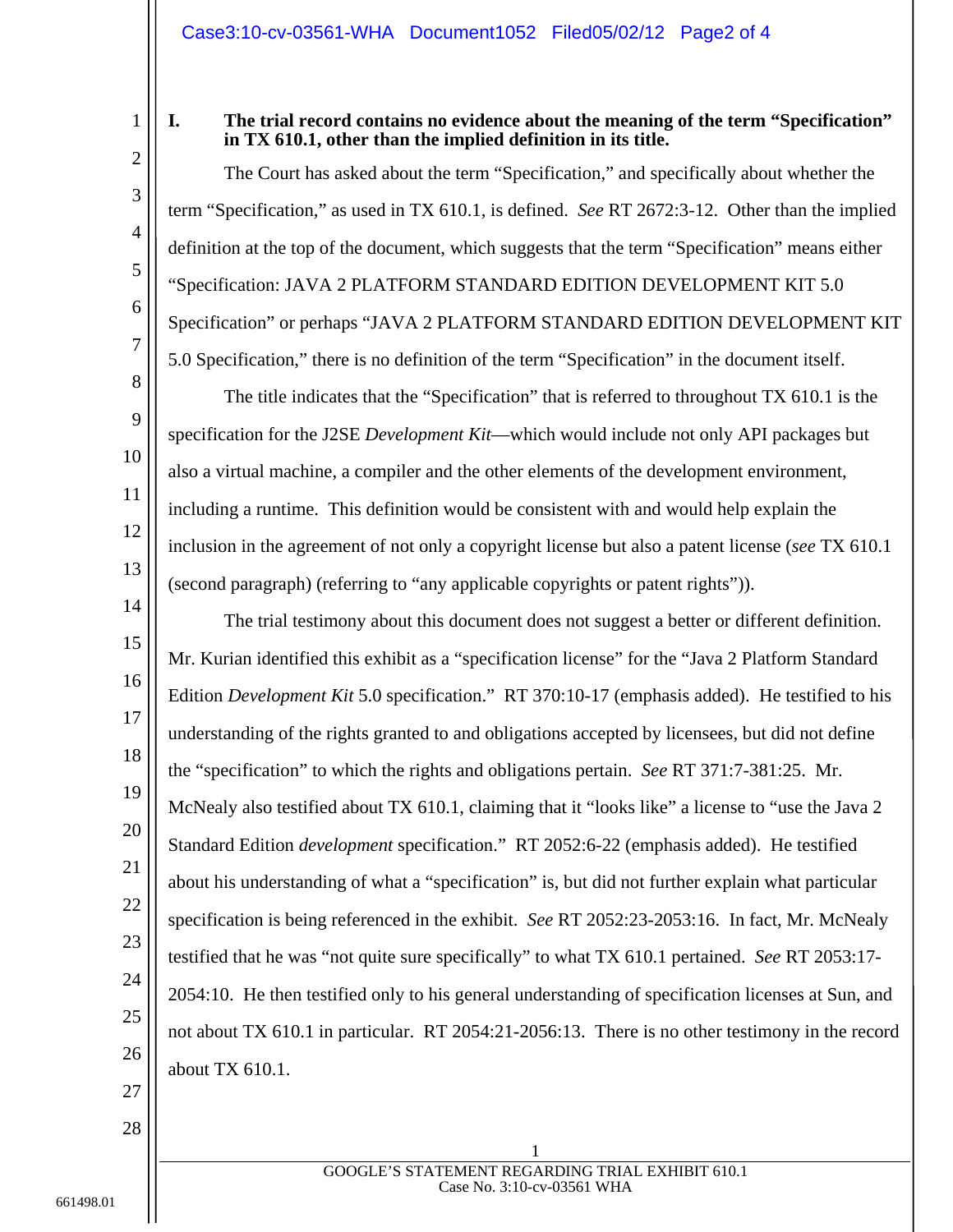## Case3:10-cv-03561-WHA Document1052 Filed05/02/12 Page3 of 4

1

2

## **II. The evidence in the trial record about TX 610.2 suggests that the term "Specification" in TX 610.1 refers to the specification for the entire development kit, not just the APIs.**

3 4 5 6 7 8 9 Dr. Reinhold testified that TX 610.2 is "a DVD containing an electronic copy of the Java 5—the JDK documentation." RT 672:16-18. He further testified that the DVD "includes the API specification for Java 5," RT 682:18-19, but did not testify that the DVD is *limited* to the API specification. Mr. Lee, Professor Mitchell, Mr. Bornstein and Professor Astrachan were also questioned about TX 610.2 RT 1168:21-1176:3 (Lee); RT 1247:1-1253:25, 2279:13-2280:6 (Mitchell); RT 1836:15-1839:8 (Bornstein); RT 2217:19-2221:10 (Astrachan). None of these witnesses were asked any questions about any license pertaining to the material in TX 610.2.

10 11 12 13 14 15 16 17 18 Trial Exhibit 610.2 contains over 200 megabytes of data, including information and documentation about the Java language, the Java virtual machine, development tools such as the Java Virtual Machine Tool Interface, the Java Platform Debugger Architecture, the Java compiler and the Javadoc Tool. *See* TX 610.2. In short, as suggested above, the term "Specification" as used in TX 610.1 appears to refer to documentation for far more than just the 166 J2SE API packages. Finally, the more than 200 megabytes of data in TX 610.2 includes a file named "/docs/relnotes/license.html," which appears to be the same as TX 610.1. However, there is no testimony in the record about this electronic file, and thus no evidence that the license pertains to anything other than the entirety of the materials that comprise TX 610.2.

19

**III. There is no evidence that anyone at Google ever saw the Sun "specification license."** 

20 21 22 23 24 25 26 27 28 As noted above, only two witnesses—Messrs. Kurian and McNealy—were questioned about TX 610.1. Neither of them is or was a Google employee. Two former Google employees, Messrs. Lee and Bornstein, were questioned about TX *610.2,* but neither was asked whether he had ever seen the license file that is part of that exhibit. Two Google witnesses were asked about specification licenses generally: Mr. Bloch testified that he didn't "know what a specification license is," and Dr. Schmidt was also unfamiliar with the term. RT 829:1 (Bloch); RT 1558:25- 1559:4 (Schmidt) ("Q. Do you know whether or not—you know that one of the kinds of licenses that Sun offered was a specification license; did you know that? A. Again, I'm not familiar with the specific Sun licenses that were available."). In short, there is *no evidence* that anyone at